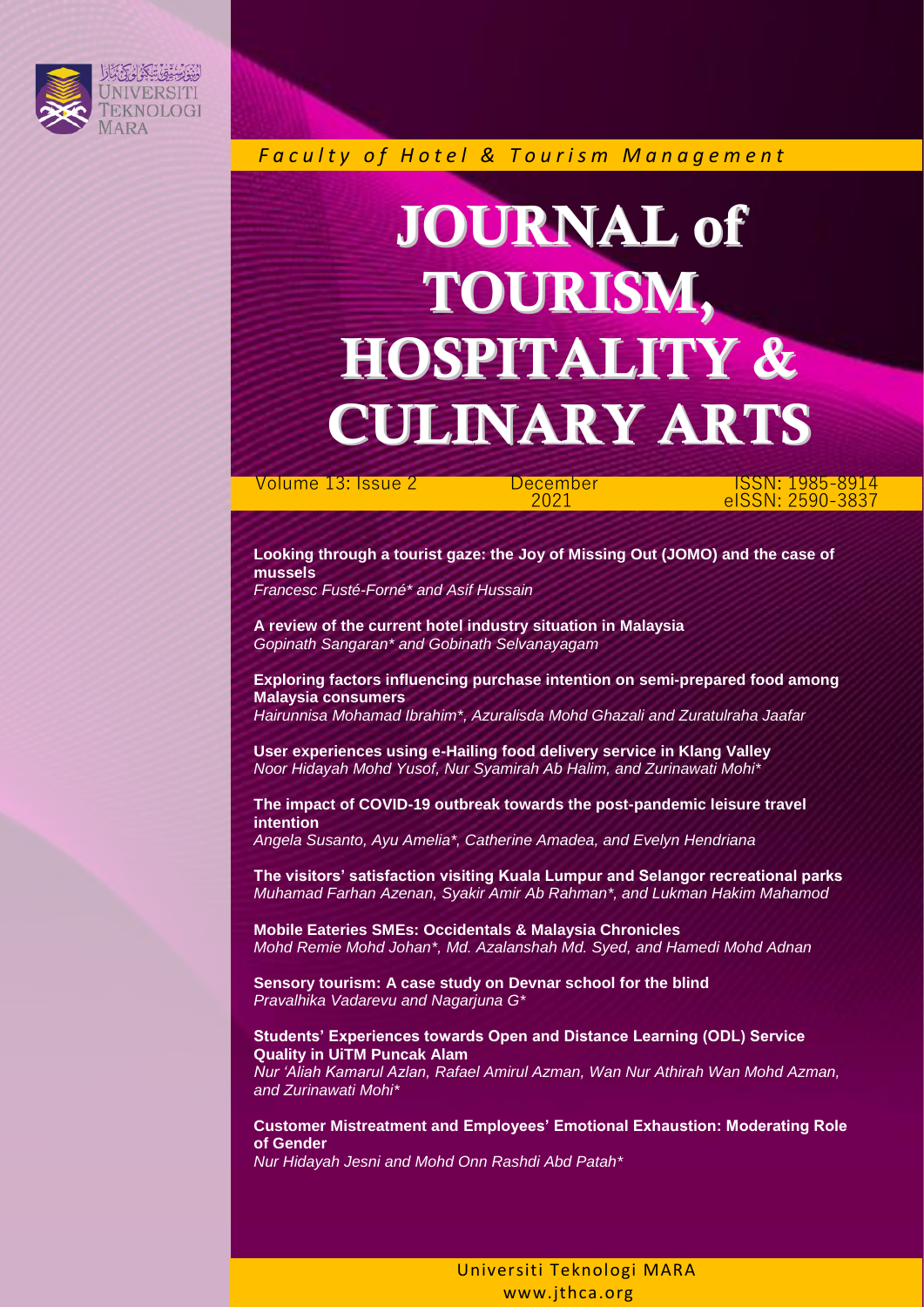# J O U R N A L O F **TOURISM, HOTEL** AND CULINARY ARTS

Chief Editor **Professor Mohd Salehuddin Mohd Zahari , PhD Univ ersiti T eknologi MARA Malaysia**

Executive Editor **Assoc iate Professor Mohd Hafiz Mohd Hanafiah, PhD Univ ersiti T eknologi MARA Malaysia**

Managing Editor **Az del Abdul Aziz, PhD Univ ersiti T eknologi MARA Malaysia**

Technical Editor **Nur'hidayah Che Ahmat, PhD Zulhan Othman, PhD Maisarah Abd Hamid, PhD Noriza Ishak, PhD Univ ersiti T eknologi MARA Malaysia**

Copyright © by the Faculty of Hotel and Tourism Management, Universiti Teknologi MARA

All rights reserved. No part of this publication may be reproduced, copied, stored in any retrieval system or transmitted in any form or by any means – electronic, mechanical, photocopying, recording or otherwise, without prior permission in writing from the Faculty of Hotel and Tourism Management and UiTM Press.